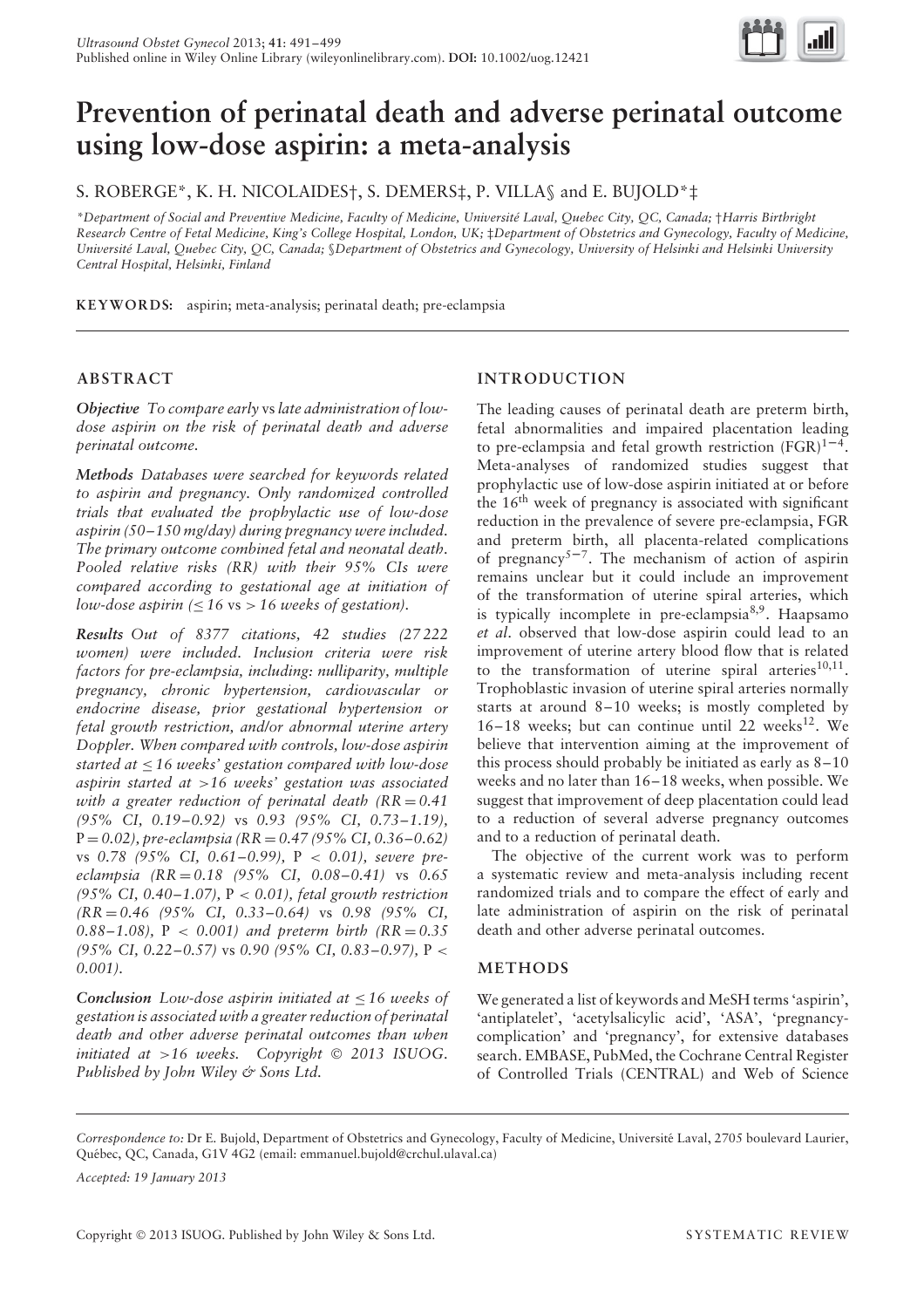were used and relevant citations were extracted from 1965 to October 2011. No language restriction was imposed. A first reviewer (S.R.) screened all titles and selected citations for more detailed evaluation. The second sort retrieved citations and abstracts and was revised by two reviewers (S.R. and S.D.). The same two reviewers read and selected all relevant trials. Other systematic reviews were used for additional search<sup>5–7,13–16</sup>. Corresponding or primary authors were contacted for additional information when necessary. The quality and integrity of this review were validated with PRISMA: preferred reporting items for systematic reviews and meta-analyses<sup>17</sup>.

Only prospective, randomized, controlled trials involving pregnant women treated with low-dose aspirin (150 mg or less), with or without dipyridamole (300 mg or less), were included. The control group had to be allocated to placebo or no treatment. Trials that involved other treatment, such as subcutaneous heparin or calcium, were excluded. All studies that involved women who initiated treatment at ≤ 16 weeks of gestation and at *>*16 weeks of gestation were included in the meta-analysis. The quality of studies was evaluated using Cochrane Handbook Criteria tool for judging risk of bias, and studies with high risk of bias were considered for sensitivity analysis<sup>18,19</sup>.

The principal outcome of interest was perinatal mortality defined as fetal death after 16 weeks' gestation or neonatal death before 28 days of age or similar definition. We collected the reasons for perinatal death when available. Our secondary outcomes included pre-eclampsia, severe pre-eclampsia, FGR (reported as below the 10<sup>th</sup>, the  $5<sup>th</sup>$  or the  $3<sup>rd</sup>$  percentile), preterm birth, placental abruption, birth weight and gestational age at delivery.

#### **Statistical analysis**

Review Manager 5.0.25 software (The Nordic Cochrane Centre, The Cochrane Collaboration, Copenhagen, Denmark) and the SAS 9.2 software (SAS Institute Inc., Cary, NC, USA) were used for analysis. Relative risks (RR) were calculated for each study and were pooled for global analysis with 95% CIs and stratified according to gestational age at entry ( $\leq$  16 weeks *vs* > 16 weeks; determined pre-hoc). Difference between subgroups of gestational age at entry was evaluated by mixed regression, weighted by the size of each study. Global RR was calculated according to DerSimonian and Laird random-effect models in case of significant heterogeneity and with fixed effect in case of homogeneity between studies<sup>20,21</sup>. Heterogeneity between studies was analyzed using the Higgins  $I^2$ statistic<sup>22,23</sup>. The distribution of trials was examined using funnel plots to assess publication bias<sup>24</sup>. Sensitivity analysis was conducted to investigate robustness of the findings and heterogeneity between studies, with comparison for the dose of aspirin, use of dipyridamole, blinding, statistical model, trial size and risk of bias.

## **RESULTS**

The literature search identified 8377 citations from which we identified 1104 potentially eligible studies that were completely reviewed (Figure 1). The inclusion criteria were met by 66 studies, but only 42 of those were included (27 222 women randomized)<sup>25–68</sup> in the final analysis because several studies recruited over a range of gestational age overlapping 16 weeks. Studies included nulliparous women or women identified at high risk for pre-eclampsia based on medical history and/or ultrasonographic findings (Table S1). In two



**Figure 1** Flow diagram showing selection process of articles.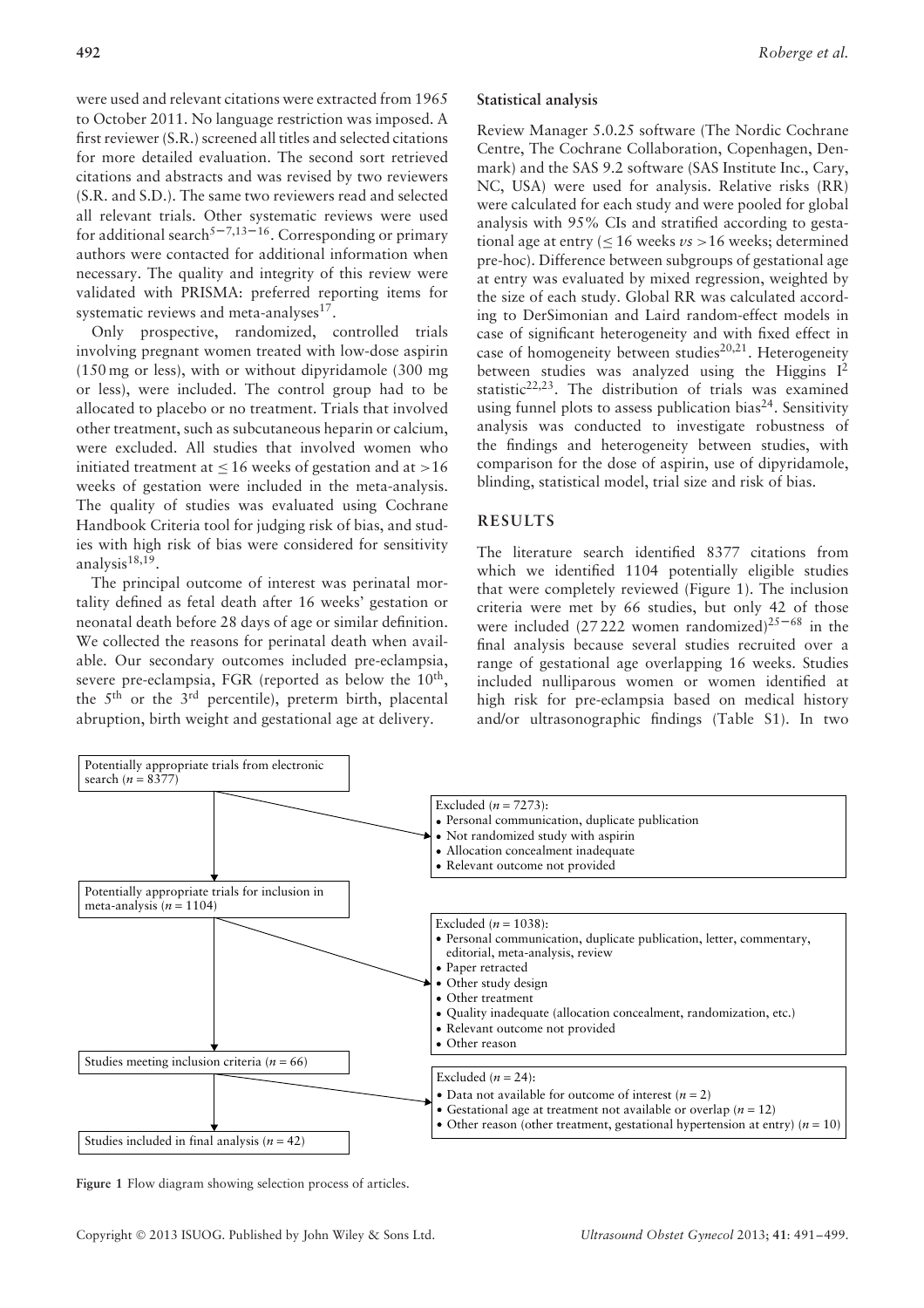|                                                                                                                                                   | ASA              |       |                  | Control |          | Risk ratio           | Risk ratio                       |  |
|---------------------------------------------------------------------------------------------------------------------------------------------------|------------------|-------|------------------|---------|----------|----------------------|----------------------------------|--|
| Study or Subgroup                                                                                                                                 | Events           | Total | Events           | Total   | Weight   | M-H, Random, 95% CI  | M-H, Random, 95% CI              |  |
| Studies with treatment $\leq 16$ weeks<br>August <sup>25</sup> (1994)<br>24<br>25<br>$0.7\%$<br>$\mathbf{1}$<br>$1.04(0.07-15.73)$<br>1           |                  |       |                  |         |          |                      |                                  |  |
| Azar <sup>26</sup> (1990)                                                                                                                         | $\overline{2}$   | 46    | $\boldsymbol{2}$ | 45      | 1.4%     | $0.98(0.14 - 6.65)$  |                                  |  |
| Bakhti <sup>29</sup> (2011)                                                                                                                       | $\boldsymbol{0}$ | 82    | 7                | 82      | $0.7\%$  | $0.07(0.00 - 1.15)$  |                                  |  |
| Beaufils <sup>27</sup> (1985)                                                                                                                     | $\boldsymbol{0}$ | 48    | 5                | 45      | 0.6%     | $0.09(0.00-1.50)$    |                                  |  |
| Benigni <sup>28</sup> (1989)                                                                                                                      | $\boldsymbol{0}$ | 16    | $\mathbf{1}$     | 17      | 0.5%     | $0.35(0.02 - 8.08)$  |                                  |  |
| Chiaffarino <sup>31</sup> (2004)                                                                                                                  | $\mathbf{1}$     | 16    | $\overline{2}$   | 19      | 1.0%     | $0.59(0.06 - 5.96)$  |                                  |  |
| Dasari <sup>32</sup> (1998)                                                                                                                       | $\boldsymbol{0}$ | 25    | $\boldsymbol{0}$ | 25      |          | Not estimable        |                                  |  |
| Ebrashy <sup>33</sup> (2005)                                                                                                                      | $\boldsymbol{0}$ | 73    | $\overline{2}$   | 63      | 0.6%     | $0.17(0.01 - 3.54)$  |                                  |  |
| Hermida <sup>34</sup> (1997)                                                                                                                      |                  |       |                  |         |          |                      |                                  |  |
|                                                                                                                                                   | $\boldsymbol{0}$ | 50    | $\boldsymbol{0}$ | 50      |          | Not estimable        |                                  |  |
| Hermida <sup>35</sup> (1999)                                                                                                                      | $\overline{2}$   | 176   | 5                | 174     | 2.0%     | $0.40(0.08 - 2.01)$  |                                  |  |
| Vainio <sup>40</sup> (2002)                                                                                                                       | $\boldsymbol{0}$ | 43    | $\boldsymbol{0}$ | 43      |          | Not estimable        |                                  |  |
| Villa <sup>41</sup> (2013)                                                                                                                        | $\mathbf{1}$     | 61    | $\mathbf{1}$     | 60      | $0.7\%$  | $0.98(0.06 - 15.37)$ |                                  |  |
| Subtotal (95% CI)                                                                                                                                 |                  | 660   |                  | 648     | $8.3\%$  | $0.41(0.19 - 0.92)$  |                                  |  |
| Total events                                                                                                                                      | 7                |       | 26               |         |          |                      |                                  |  |
| Heterogeneity: Tau <sup>2</sup> = 0.00; chi-square = 5.16, df = 8 ( $P$ = 0.74); I <sup>2</sup> = 0%                                              |                  |       |                  |         |          |                      |                                  |  |
| Test for overall effect: $Z = 2.17$ ( $P = 0.03$ )                                                                                                |                  |       |                  |         |          |                      |                                  |  |
| Studies with treatment > 16 weeks                                                                                                                 |                  |       |                  |         |          |                      |                                  |  |
| Byaruhanga <sup>42</sup> (1998)                                                                                                                   | 5                | 114   | 13               | 122     | 5.3%     | $0.41(0.15 - 1.12)$  |                                  |  |
| CLASP <sup>44</sup> (1994)                                                                                                                        | 22               | 1321  | 35               | 1301    | 19.0%    | $0.62(0.37-1.05)$    |                                  |  |
| Davies <sup>45</sup> (1995)                                                                                                                       | $\boldsymbol{0}$ | 58    | $\boldsymbol{0}$ | 60      |          | Not estimable        |                                  |  |
| ECPPA <sup>46</sup> (1996)                                                                                                                        | 23               | 286   | 21               | 329     | 16.3%    | $1.26(0.71 - 2.23)$  |                                  |  |
| Gallery <sup>48</sup> (1997)                                                                                                                      | $\overline{4}$   | 58    | $\overline{2}$   | 50      | 1.9%     | $1.72(0.33 - 9.02)$  |                                  |  |
| Golding <sup>50</sup> (1998)                                                                                                                      | 40               | 1253  | 35               | 1294    | $26.5\%$ | $1.18(0.75 - 1.85)$  |                                  |  |
| Hauth <sup>51</sup> (1993)                                                                                                                        | $\mathbf{1}$     | 302   | $\mathbf{1}$     | 302     | $0.7\%$  | $1.00(0.06 - 15.91)$ |                                  |  |
| Kim <sup>52</sup> (1997)                                                                                                                          | $\mathbf{1}$     | 32    | 3                | $3\,8$  | 1.1%     | $0.40(0.04 - 3.62)$  |                                  |  |
| $McCowan53$ (1999)                                                                                                                                | $\overline{4}$   | 49    | 3                | 50      | 2.5%     | $1.36(0.32 - 5.77)$  |                                  |  |
| McParland <sup>54</sup> (1990)                                                                                                                    | $\mathbf{1}$     | 48    | 3                | 52      | 1.1%     | $0.36(0.04 - 3.35)$  |                                  |  |
| Omrani <sup>57</sup> (1992)                                                                                                                       | $\boldsymbol{0}$ | 21    | $\mathbf{1}$     | 19      | $0.5\%$  | $0.30(0.01 - 7.02)$  |                                  |  |
| Rotchell <sup>59</sup> (1998)                                                                                                                     | 16               | 747   | 15               | 752     | 10.9%    | $1.07(0.53 - 2.16)$  |                                  |  |
| Schiff <sup>60</sup> (1989)                                                                                                                       | $\boldsymbol{0}$ | 34    | $\boldsymbol{0}$ | $32\,$  |          | Not estimable        |                                  |  |
| Schrocksnadel <sup>61</sup> (1992)                                                                                                                | $\boldsymbol{0}$ | 22    | $\mathbf{1}$     | 19      | $0.5\%$  | $0.29(0.01 - 6.72)$  |                                  |  |
| Trudinger <sup>62</sup> (1988)                                                                                                                    | $\boldsymbol{0}$ | 22    | $\boldsymbol{0}$ | 24      |          | Not estimable        |                                  |  |
| Wallenburg <sup>63</sup> (1986)                                                                                                                   | $\mathbf{1}$     | 23    | $\mathbf{1}$     | 23      | 0.7%     | $1.00(0.07 - 15.04)$ |                                  |  |
| Wallenburg <sup>64</sup> (1991)                                                                                                                   | $\boldsymbol{0}$ | 18    | 0                | 18      |          | Not estimable        |                                  |  |
| Wang <sup>65</sup> (1996)                                                                                                                         | $\boldsymbol{0}$ | 40    | 4                | 44      | $0.6\%$  | $0.12(0.01 - 2.20)$  |                                  |  |
| $Yu^{67}$ (2003)                                                                                                                                  | $\overline{7}$   | 276   | 4                | 278     | $3.6\%$  | $1.76(0.52 - 5.95)$  |                                  |  |
| Zimmermann <sup>68</sup> (1997) 0                                                                                                                 |                  | 13    | $\mathbf{1}$     | 13      | 0.5%     | $0.33(0.01 - 7.50)$  |                                  |  |
| Subtotal (95% CI)                                                                                                                                 |                  | 4737  |                  | 4820    | 91.7%    | $0.93(0.73 - 1.19)$  |                                  |  |
| Total events                                                                                                                                      | 125              |       | 143              |         |          |                      |                                  |  |
| Heterogeneity: Tau <sup>2</sup> = 0.00; chi-square = 13.70, df = 15 (P = 0.55); $I^2 = 0\%$<br>Test for overall effect: $Z = 0.56$ ( $P = 0.57$ ) |                  |       |                  |         |          |                      |                                  |  |
| Total (95% CI)                                                                                                                                    |                  | 5397  |                  | 5468    | 100.0%   | $0.87(0.69 - 1.10)$  |                                  |  |
| Total events                                                                                                                                      | 132              |       | 169              |         |          |                      |                                  |  |
| Heterogeneity: Tau <sup>2</sup> = 0.00; chi-square = 22.49, df = 24 ( $P = 0.55$ ); $I^2 = 0\%$                                                   |                  |       |                  |         |          |                      | $10\,$<br>50<br>0.02<br>0.1<br>1 |  |
| Test for overall effect: $Z = 1.16$ ( $P = 0.24$ )                                                                                                |                  |       |                  |         |          |                      |                                  |  |
|                                                                                                                                                   |                  |       |                  |         |          |                      | Favors ASA<br>Favors control     |  |

Figure 2 Forest plot of effect of low-dose aspirin on risk of perinatal death, subgrouped by gestational age at initiation of treatment. Only the first author of each study is given. df, degrees of freedom; M-H, Mantel-Haenszel.

studies the intervention was aspirin in combination with dipyridamole, and in the other studies aspirin was the only medication administered. In 32 studies, women allocated to the control group received a placebo and in 10 studies they received no treatment. The follow-up rate was greater than 80% in 14 out of 15 studies that initiated the treatment at  $\leq 16$  weeks and in 26 out of 27 studies that initiated the treatment after 16 weeks. The trial characteristics, including number of patients, inclusion criteria, treatment for cases and controls, and outcome measure in the studies where aspirin treatment was initiated at ≤ 16 weeks' gestation and *>*16 weeks are summarized in Table S1.

Administration of low-dose aspirin starting at  $\leq 16$ weeks was associated with a significant reduction in the risk of perinatal death, but the effect of treatment was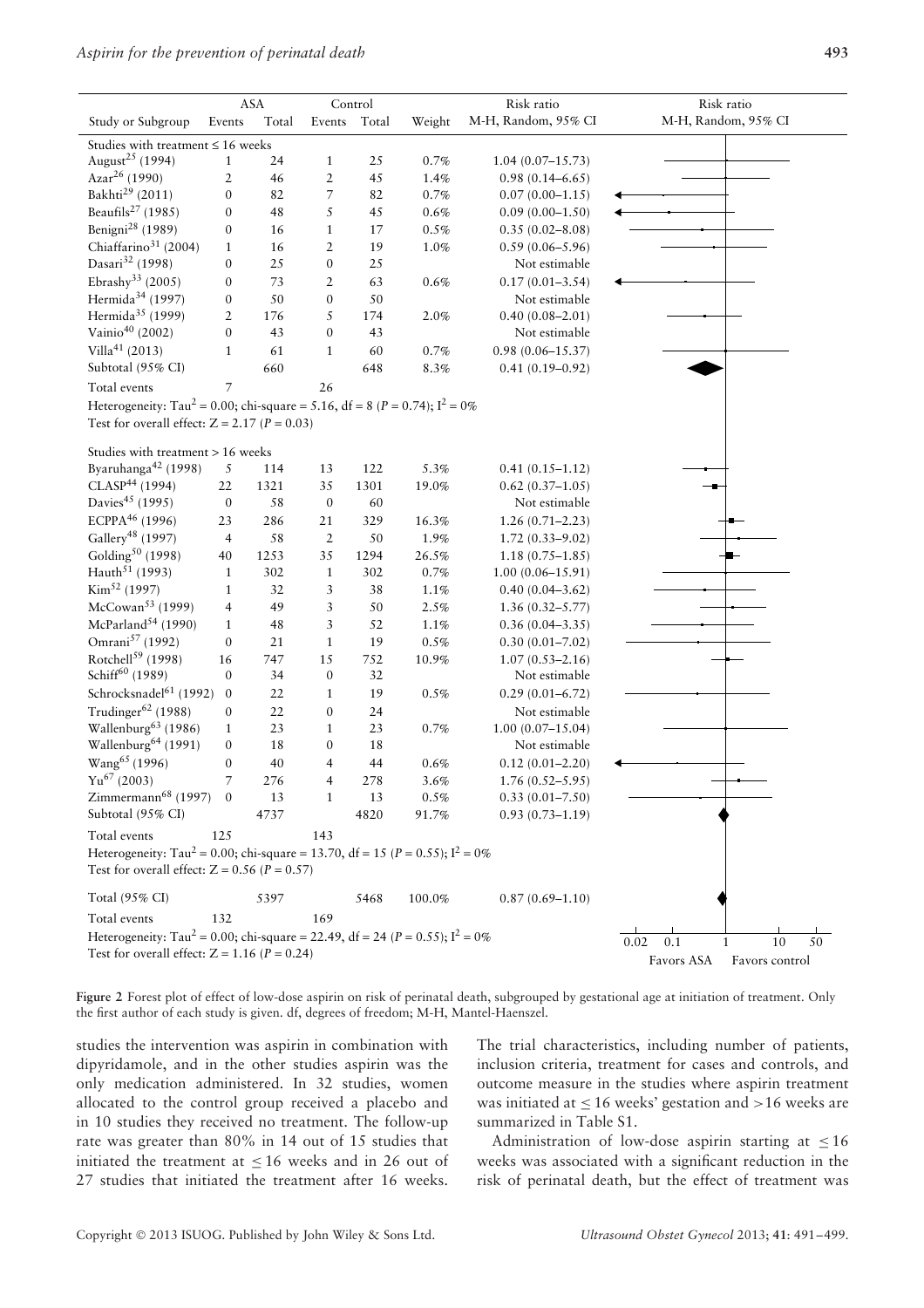**Table 1** Perinatal outcomes associated with low-dose aspirin according to gestational age (GA) at initiation of intervention

| <i>Outcomel</i><br>GA at initiation | Trials | Participants<br>(n) |                 | Prevalence                    | Relative risk<br>$(95\% \text{ CI})$ |              | $I2$ (Higgins<br>test) | P (between<br>subgroups) |  |
|-------------------------------------|--------|---------------------|-----------------|-------------------------------|--------------------------------------|--------------|------------------------|--------------------------|--|
| of intervention                     | (n)    |                     | Treated $(\% )$ | Controls $(% )$               | (random effect)                      | $\mathbf{P}$ |                        |                          |  |
| Perinatal death                     | 32     | 10865               | 2.4             | 3.1                           | $0.87(0.69)$ to $1.10$               | <b>NS</b>    | $0\%$                  |                          |  |
| $< 16$ weeks                        | 12     | 1308                | 1.1             | 4.0                           | $0.41$ (0.19 to 0.92)                | 0.03         | $0\%$                  | 0.02                     |  |
| $> 16$ weeks                        | 20     | 9557                | 2.6             | 3.0                           | $0.93$ (0.73 to 1.19)                | $_{\rm NS}$  | $0\%$                  |                          |  |
| Pre-eclampsia                       | 33     | 12 15 2             | 7.5             | 9.6                           | $0.62$ (0.49 to 0.78)                | < 0.001      | 53%                    |                          |  |
| $< 16$ weeks                        | 13     | 1479                | 7.6             | 17.9                          | $0.47$ (0.36 to 0.62)                | < 0.001      | $0\%$                  |                          |  |
| $> 16$ weeks                        | 20     | 10673               | 7.5             | 8.4                           | $0.78$ (0.61 to 0.99)                | 0.04         | 49%                    | ${<}0.01$                |  |
| Severe pre-eclampsia                | 11     | 2143                | 2.8             | 7.5                           | $0.36$ (0.20 to 0.63)                | < 0.001      | 24%                    |                          |  |
| $< 16$ weeks                        | 6      | 649                 | 1.5             | 12.3                          | $0.18(0.08 \text{ to } 0.41)$        | < 0.001      | $0\%$                  |                          |  |
| $> 16$ weeks                        | 5      | 1494                | 3.3             | 5.5                           | $0.65$ (0.40 to 1.07)                | NS           | $0\%$                  | ${<}0.01$                |  |
| Fetal growth restriction            | 27     | 8260                | 10.7            | 12.3                          | $0.86$ (0.75 to 0.99)                | 0.04         | 28%                    |                          |  |
| $< 16$ weeks                        | 10     | 1064                | 8.0             | 17.6                          | $0.46$ (0.33 to 0.64)                | < 0.001      | $0\%$                  |                          |  |
| $> 16$ weeks                        | 17     | 7196                | 11.1            | 11.5                          | $0.98$ (0.88 to 1.08)                | NS           | $0\%$                  | < 0.001                  |  |
| Preterm birth                       | 22     | 11 302              | 17.4            | 20.3                          | $0.81$ (0.71 to 0.92)                | ${<}0.01$    | 39%                    |                          |  |
| $< 16$ weeks                        | 6      | 904                 | 4.8             | 13.4                          | $0.35$ (0.22 to 0.57)                | < 0.001      | $0\%$                  |                          |  |
| $> 16$ weeks                        | 16     | 10398               | 18.6            | 20.8                          | $0.90$ (0.83 to 0.97)                | ${<}0.01$    | $0\%$                  | < 0.001                  |  |
| Placental abruption                 | 10     | 4175                | 2.3             | 1.9                           | 1.24 $(0.79 \text{ to } 1.95)$       | NS           | 3%                     |                          |  |
| $< 16$ weeks                        | 4      | 592                 | 2.3             | 5.1                           | $0.55$ (0.21 to 1.47)                | <b>NS</b>    | $5\%$                  |                          |  |
| $> 16$ weeks                        | 6      | 3583                | 2.3             | 1.4                           | 1.56 (0.96 to 2.55)                  | NS           | $0\%$                  | <b>NS</b>                |  |
|                                     |        |                     |                 | Mean difference (95% CI)      |                                      | $\mathbf{P}$ |                        |                          |  |
| Birth weight (g)                    | 23     | 2787                |                 | 124 (68 to 180)               | < 0.001                              | 45%          |                        |                          |  |
| $< 16$ weeks                        | 10     | 1061                |                 | 209 (100 to 319)              |                                      | < 0.001      | 69%                    |                          |  |
| $> 16$ weeks                        | 13     | 1726                |                 | 71 (18 to 124)                |                                      | ${<}0.01$    | $0\%$                  | $_{\rm NS}$              |  |
| GA at delivery (weeks)              | 18     | 1860                |                 | $0.57(0.13 \text{ to } 1.01)$ |                                      | 0.01         | 88%                    |                          |  |
| $< 16$ weeks                        | 9      | 959                 |                 | $1.06(0.40 \text{ to } 1.72)$ |                                      | 0.002        | 93%                    |                          |  |
| $> 16$ weeks                        | 9      | 901                 |                 | $-0.01$ ( $-0.55$ to 0.52)    |                                      | <b>NS</b>    | 55%                    | 0.048                    |  |

NS, not significant.



**Figure 3** Funnel plot of distribution of relative risk for perinatal death associated with aspirin treatment for studies included in our analysis. Black circles represent studies in which aspirin treatment was initiated at or before 16 weeks' gestation and white circles represent studies in which treatment was initiated after 16 weeks. SE, standard error.

not significant when aspirin was initiated after 16 weeks (Figure 2 and Table 1). The difference in RR according to gestational age at entry  $\leq 16$  weeks  $\nu s > 16$  weeks) was statistically significant  $(P = 0.02)$ . The difference in RR according to gestational age at entry remained statistically significant  $(P = 0.03)$  when comparing women recruited at  $\leq 16$  weeks with those recruited between 17 and 24 weeks (RR = 1.01 (95% CI, 0.49–2.08), *P* = 0.99). Only seven (22%) studies reported the reasons for perinatal death and therefore few conclusions can be drawn25,48,50,57,60,63,64. However, 17 (65%) out of 26



**Figure 4** Assessment of risk of bias in studies included in our analysis (low  $(\blacksquare)$ , unclear  $(\blacksquare)$ , high  $(\square)$ ) following the Cochrane Handbook<sup>18</sup>.

perinatal deaths reported in those studies were related to placental-mediated complications of pregnancy (preeclampsia, FGR and/or placental abruption). Significant risk reductions were also observed for pre-eclampsia, severe pre-eclampsia, FGR, preterm birth, birth weight and gestational age at delivery when aspirin was administered at or before 16 weeks (Table 1). Low-dose aspirin administered after 16 weeks was associated with a modest, but significant, reduction of pre-eclampsia and preterm birth and with no significant reduction of FGR. There is insufficient evidence to conclude on the effect of low-dose aspirin given after 16 weeks on the risk of severe pre-eclampsia (RR = 0.65; 95% CI, 0.40–1.07).

The Higgins  $I^2$  statistic did not show significant heterogeneity between studies in the global and the subgroup analyses  $(I^2 = 0\%)$  for perinatal death. However, for several outcomes there was significant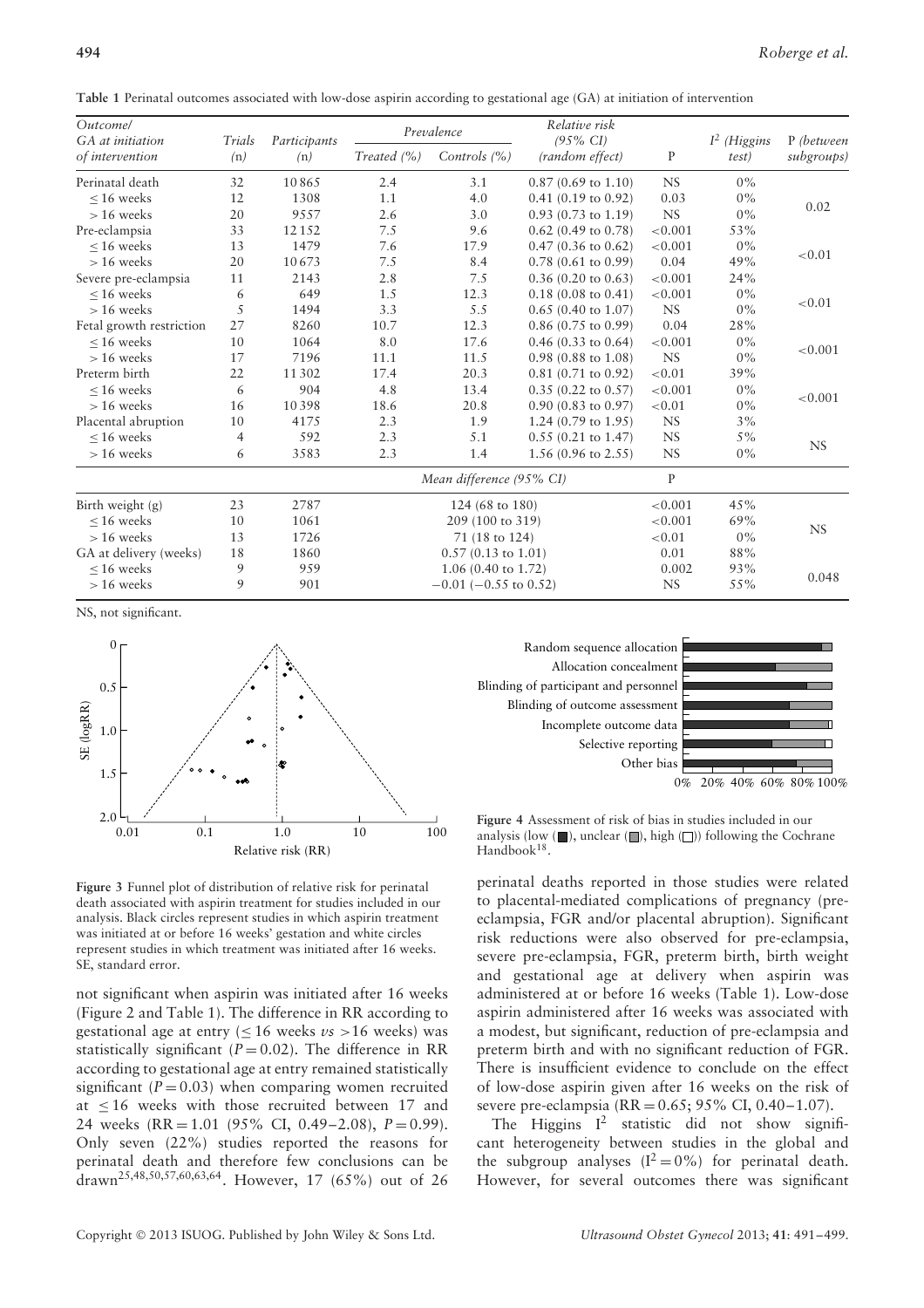heterogeneity between studies that recruited after 16 weeks and consequently random effect was used. Analysis of the funnel plot for perinatal death suggests the possibility of publication bias because small studies with no beneficial effect were missing (Figure  $3)^{69}$ . According to the Cochrane Handbook Criteria tool for judging risk of bias, the majority of included studies were judged to have low or unclear risk of bias, except for one study with more than 20% of individuals lost to follow-up and two with a risk of selective reporting (Figure  $4$ )<sup>18,29,30,41,53</sup>. Exclusion of these three studies did not affect the results. No statistical difference was observed between any of the subgroups identified in the sensitivity analysis (Figure 5).

Finally, we found similar effects of early aspirin prophylaxis in women who received  $\leq 80$  mg daily and those who received  $\geq 100$  mg daily (Table 2) and in women who were selected using abnormal uterine artery Doppler as an inclusion criterion as compared with those selected using anamnesis factors only (Table 3).

### **DISCUSSION**

Our meta-analysis suggests that the prophylactic use of low-dose aspirin is associated with a significant decrease in perinatal death, provided the treatment is initiated at or before 16 weeks of gestation. Low-dose aspirin initiated at or before 16 weeks is also associated with a significant and greater reduction of pre-eclampsia, FGR and preterm birth than is low-dose aspirin started after



**Figure 5** Sensitivity analysis of relative risk for perinatal death for studies in which aspirin treatment was initiated at  $\leq 16$  weeks. The dashed vertical line shows the relative risk obtained from random effects meta-analysis of all included studies.

16 weeks of gestation. This finding is in agreement with a similar meta-analysis published in 20107. Since then, four additional randomized trials that recruited high-risk women prior to 16 weeks' gestation were published and their findings were consistent with our previous results<sup>29,30,36,37,41</sup>. Moreover, the addition of two trials changed the conclusion regarding the effect of aspirin

**Table 2** Perinatal outcomes associated with aspirin started before 16 weeks according to dose of aspirin prescribed

| <i><u><b>Outcomel</b></u></i><br>dose of aspirin | Trials         | Participants |                                    | Prevalence             | Relative risk<br>$(95\% \text{ CI})$ |           |                          |
|--------------------------------------------------|----------------|--------------|------------------------------------|------------------------|--------------------------------------|-----------|--------------------------|
|                                                  | (n)            | (n)          | Treated $(\% )$<br>Controls $(% )$ |                        | (random effect)                      | P         | P (between<br>subgroups) |
| Perinatal death                                  |                |              |                                    |                        |                                      |           |                          |
| $< 80$ mg                                        | 3              | 255          | $\Omega$                           | 2.4                    | $0.24$ (0.03 to 2.14)                | <b>NS</b> | <b>NS</b>                |
| $\geq 100$ mg                                    | 9              | 1053         | 1.3                                | 4.4                    | $0.45(0.19)$ to $1.06$               | <b>NS</b> |                          |
| Pre-eclampsia                                    |                |              |                                    |                        |                                      |           |                          |
| $\leq 80$ mg                                     | 5              | 401          | 14.1                               | 31.8                   | $0.35(0.16 \text{ to } 0.76)$        | < 0.001   |                          |
| $\geq 100$ mg                                    | 8              | 1078         | 5.2                                | 12.9                   | $0.46$ (0.30 to 0.71)                | < 0.01    | NS                       |
| Severe pre-eclampsia                             |                |              |                                    |                        |                                      |           |                          |
| $< 80$ mg                                        | $\overline{2}$ | 222          | 0.9                                | 10.4                   | $0.12$ (0.02 to 0.65)                | 0.01      |                          |
| $>100$ mg                                        | $\overline{4}$ | 427          | 1.8                                | 13.2                   | $0.20$ (0.08 to 0.53)                | 0.02      | NS                       |
| Fetal growth restriction                         |                |              |                                    |                        |                                      |           |                          |
| $< 80$ mg                                        | 4              | 301          | 12.2                               | 22.8                   | $0.52$ (0.32 to 0.87)                | 0.01      |                          |
| $\geq 100$ mg                                    | 6              | 763          | 6.2                                | 15.6                   | $0.41$ (0.26 to 0.64)                | < 0.001   | <b>NS</b>                |
| Preterm birth                                    |                |              |                                    |                        |                                      |           |                          |
| $< 80$ mg                                        | $\overline{2}$ | 169          | 4.4                                | 17.7                   | $0.27(0.09)$ to $0.77$ )             | 0.01      |                          |
| $\geq 100$ mg                                    | $\overline{4}$ | 735          | 4.9                                | 13.7                   | $0.38$ (0.20 to 0.69)                | < 0.01    | NS                       |
| Placental abruption                              |                |              |                                    |                        |                                      |           |                          |
| $\leq 80$ mg                                     | $\Omega$       |              |                                    |                        |                                      |           |                          |
| $>100$ mg                                        | 4              | 592          | 2.3                                | 5.1                    | $0.55$ (0.21 to 1.47)                | NS        | N/A                      |
|                                                  |                |              | Mean difference (95% CI)           | $\mathbf{P}$           |                                      |           |                          |
| Birth weight (g)                                 |                |              |                                    |                        |                                      |           |                          |
| $\leq 80$ mg                                     | 4              | 321          | 104 ( $-47$ to 254)                |                        |                                      | <b>NS</b> |                          |
| $\geq 100$ mg                                    | 6              | 740          |                                    | 0.001                  | NS                                   |           |                          |
| GA at delivery (weeks)                           |                |              |                                    |                        |                                      |           |                          |
| $< 80$ mg                                        | $\overline{2}$ | 119          |                                    | $2.00$ (-1.61 to 5.62) |                                      | NS        |                          |
| $\geq 100$ mg                                    | 6              | 719          |                                    | < 0.001                | <b>NS</b>                            |           |                          |

GA, gestational age; N/A, not applicable; NS, not significant.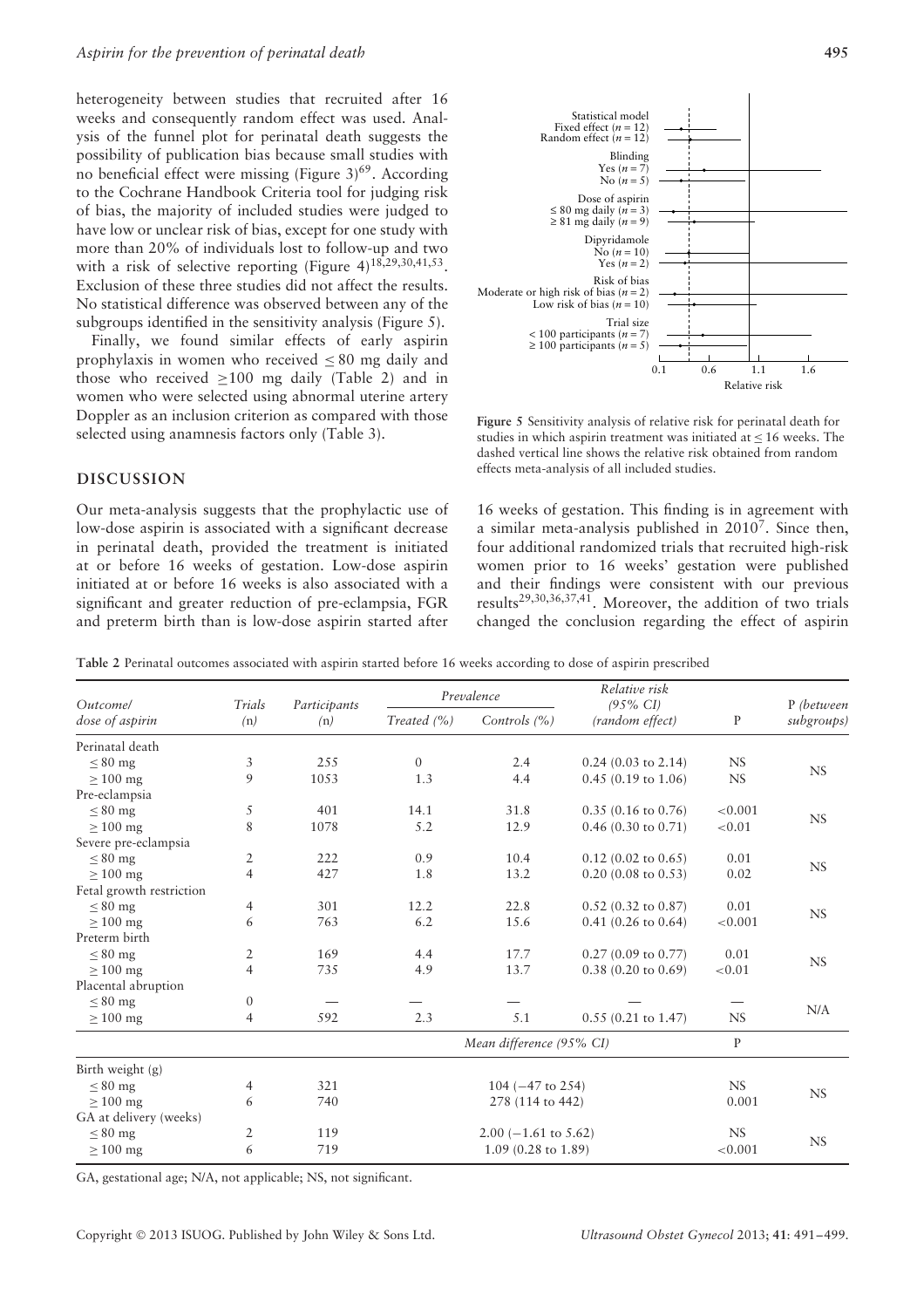| <i><u>Outcomel</u></i>     | Trials         | Participants<br>(n) |                                        | Prevalence             | Relative<br>risk (95% CI)<br>(random effect) | P            | P (between<br>subgroups) |  |
|----------------------------|----------------|---------------------|----------------------------------------|------------------------|----------------------------------------------|--------------|--------------------------|--|
| <i>inclusion criterion</i> | (n)            |                     | Treated $(\% )$                        | Controls $(% )$        |                                              |              |                          |  |
| Perinatal death            |                |                     |                                        |                        |                                              |              |                          |  |
| Abnormal UtA Doppler       | 3              | 343                 | 0.6                                    | 1.8                    | $0.45(0.06 \text{ to } 3.41)$                | <b>NS</b>    |                          |  |
| Anamnesis factors only     | 9              | 965                 | 1.2                                    | 4.8                    | $0.41$ (0.17 to 0.97)                        | 0.04         | <b>NS</b>                |  |
| Pre-eclampsia              |                |                     |                                        |                        |                                              |              |                          |  |
| Abnormal UtA Doppler       | 4              | 423                 | 16.6                                   | 34.0                   | $0.46$ (0.26 to 0.82)                        | < 0.01       | <b>NS</b>                |  |
| Anamnesis factors only     | 9              | 1056                | 4.0                                    | 11.6                   | $0.39(0.24 \text{ to } 0.64)$                | < 0.001      |                          |  |
| Severe pre-eclampsia       |                |                     |                                        |                        |                                              |              |                          |  |
| Abnormal UtA Doppler       | 3              | 343                 | 2.3                                    | 11.4                   | $0.25(0.09)$ to $0.68$ )                     | < 0.01       |                          |  |
| Anamnesis factors only     | 3              | 306                 | 0.6                                    | 13.2                   | $0.10$ (0.02 to 0.40)                        | 0.001        | <b>NS</b>                |  |
| Fetal growth restriction   |                |                     |                                        |                        |                                              |              |                          |  |
| Abnormal UtA Doppler       | 3              | 343                 | 9.0                                    | 18.1                   | $0.49$ (0.28 to 0.84)                        | 0.01         | <b>NS</b>                |  |
| Anamnesis factors only     | 7              | 721                 | 7.4                                    | 13.3                   | $0.44$ (0.29 to 0.67)                        | < 0.001      |                          |  |
| Preterm birth              |                |                     |                                        |                        |                                              |              |                          |  |
| Abnormal UtA Doppler       | 2              | 2.57                | 6.0                                    | 13.0                   | $0.44$ (0.10 to 1.91)                        | <b>NS</b>    |                          |  |
| Anamnesis factors only     | $\overline{4}$ | 647                 | 4.3                                    | 14.9                   | $0.29$ (0.17 to 0.52)                        | < 0.001      | <b>NS</b>                |  |
| Placental abruption        |                |                     |                                        |                        |                                              |              |                          |  |
| Abnormal UtA Doppler       | $\mathbf{0}$   |                     |                                        |                        |                                              |              |                          |  |
| Anamnesis factors only     | 4              | 592                 | 2.3                                    | 5.1                    | $0.55$ (0.21 to 1.47)                        | <b>NS</b>    | N/A                      |  |
|                            |                |                     | Mean difference (95% CI)               |                        |                                              | $\mathbf{P}$ |                          |  |
| Birth weight (g)           |                |                     |                                        |                        |                                              |              |                          |  |
| Abnormal UtA Doppler       | 3              | 343                 | 46 $(-115$ to 206)<br>274 (137 to 411) |                        |                                              | NS.          |                          |  |
| Anamnesis factors only     | 7              | 718                 |                                        |                        |                                              | < 0.001      | <b>NS</b>                |  |
| GA at delivery (weeks)     |                |                     |                                        |                        |                                              |              |                          |  |
| Abnormal UtA Doppler       | 1              | 86                  |                                        | $0.30$ (-0.48 to 1.08) |                                              | <b>NS</b>    |                          |  |
| Anamnesis factors only     | 7              | 752                 | 1.32 $(0.51 \text{ to } 2.12)$         |                        |                                              | 0.001        | <b>NS</b>                |  |

**Table 3** Perinatal outcomes associated with aspirin started before 16 weeks according to whether abnormal uterine artery (UtA) Doppler was used as an inclusion criterion

GA, gestational age; N/A, not applicable; NS, not significant.

started after 16 weeks from insufficient evidence of effect to evidence of modest, but significant, reduction of the risk of pre-eclampsia7,53,57.

In the Cochrane review, low-dose aspirin was associated with an  $18\%$  reduction (RR = 0.82; 95% CI, 0.69–0.98) of fetal and neonatal death in women recruited before 20 weeks, but not in women recruited after 20 weeks of gestation (RR = 0.91; 95% CI, 0.73-1.13)<sup>14</sup>. However, the difference between those subgroups was not significant. In a meta-analysis of individual patient data, Askie *et al*. did not find a significant reduction of perinatal death  $(RR = 0.91; 95\% \text{ CI}, 0.81 - 1.03)$  with the use of low-dose aspirin $13$ . However, they did not report the data stratified according to gestational age at entry for this outcome. Askie *et al*. did not find a significant impact of gestational age at initiation of aspirin on the risk of pre-eclampsia but the meta-analysis did not include several trials that recruited prior to  $16$  weeks<sup>26,33,35,39</sup>. As most large trials recruited women at around 20 weeks of gestation, we suggest that this cut-off cannot discriminate the effect of gestational age at initiation of low-dose aspirin.

We selected the  $16<sup>th</sup>$  week of gestation as the gestational age cut-off because placental implantation and transformation of uterine spiral arteries are mostly complete by  $16-20$  weeks of gestation<sup>12</sup>. More specifically, histological studies suggest that endovascular trophoblastic invasion of uterine spiral arteries starts at around 8–10 weeks of gestation and continues until 22

weeks of gestation<sup>12,70,71</sup>. Some authors suggest a 'twowave' process: the initial decidual phase being completed by around 10 weeks and the later myometrial phase starting at around  $14-15$  weeks<sup>72,73</sup>, while others suggest a continuous process<sup>71</sup>. We propose that the beneficial effect of aspirin is a consequence of an improvement in the transformation of uterine spiral arteries. This is based on two facts. First, low-dose aspirin is associated with a greater reduction of the preterm and severe forms of pre-eclampsia, which are typically associated with poor placentation<sup>5,6,74–77</sup>. Second, abnormal uterine artery blood flow is present as early as 12 weeks' gestation in women who will subsequently develop pre-eclampsia, and low-dose aspirin improves uterine artery blood flow between the first and the second trimesters<sup>10,78,79</sup>. With these facts in mind, one could suggest that low-dose aspirin should probably be initiated at around 8–12 weeks' gestation in high-risk women. An individual patients' meta-analysis should be used to establish the benefits of aspirin in specific gestational-age subgroups  $(< 16$  weeks',  $17-20$  weeks' and  $21-24$  weeks' gestation) and could estimate the benefits of initiating aspirin prophylaxis in women who are first seen after 16 weeks.

This meta-analysis has some limitations. First, none of the included trials was designed to evaluate perinatal death and few reported the reasons for perinatal death. Second, small studies without effect were missing, as seen in the funnel plot, raising the possibility of publication bias.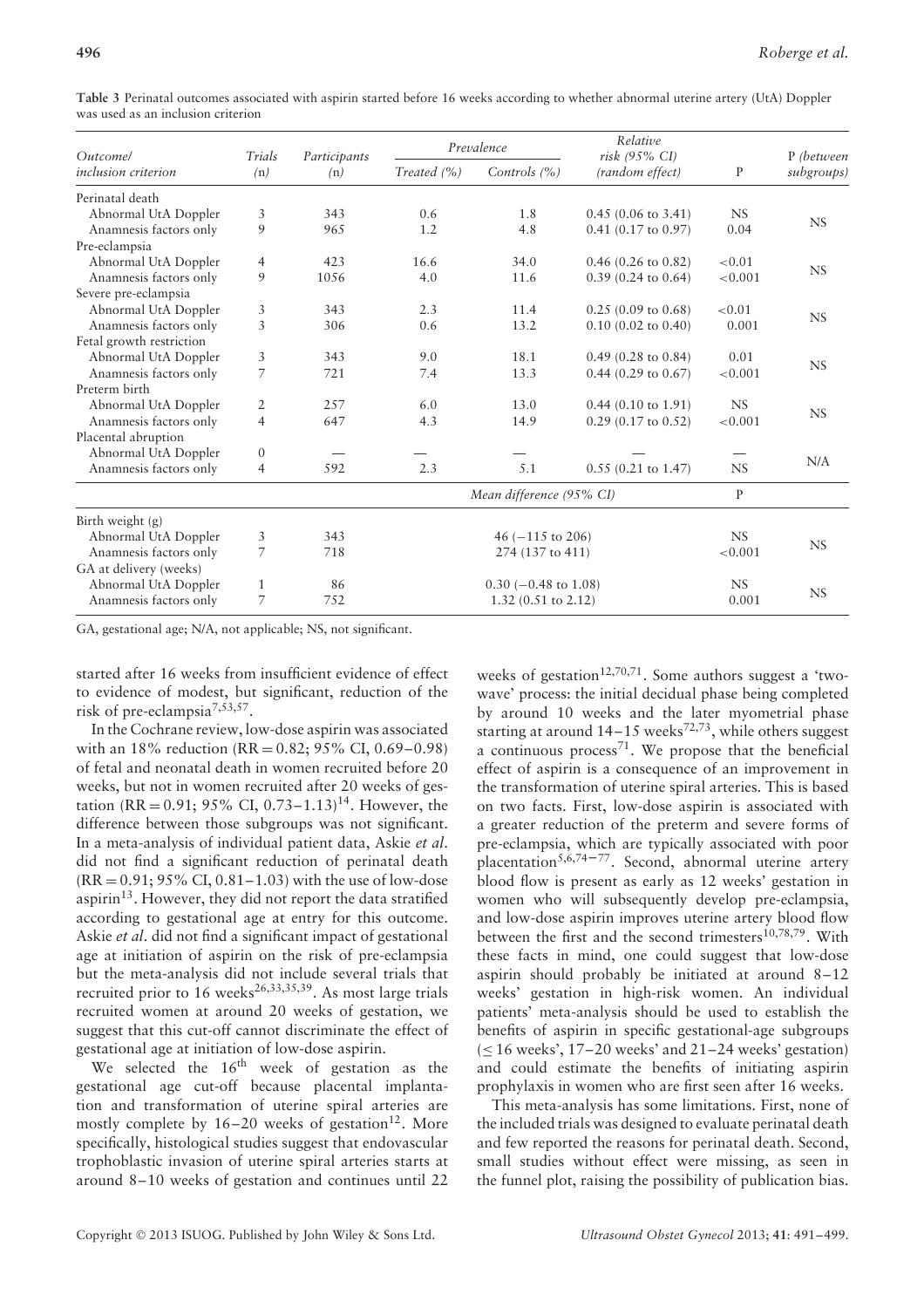Third, the definition of perinatal death was heterogeneous between studies. Fourth, we found that the six largest trials that could have had the power to examine the impact of low-dose aspirin on perinatal death recruited women mostly after  $16$  weeks of gestation<sup>43,44,46,50,51,59</sup>. Finally, our finding was limited by the small size of the studies that recruited at  $\leq 16$  weeks' gestation: each of them individually was underpowered to address perinatal death, which can lead to a lack of precision. However, we found that the effect of low-dose aspirin started at  $\leq 16$  weeks of gestation was significant and homogeneous according to the I2 test and the sensitivity analysis, and remained significant with the exclusion of the trials at high risk of bias.

In 1979, Crandon and Isherwood found that women taking aspirin for other reasons were less likely to develop pre-eclampsia, and Masotti *et al*. demonstrated a different inhibition of cyclo-oxygenase in platelets and vessel walls by low doses of aspirin $80,81$ . Six years later, Beaufils *et al*. published the first randomized controlled trial which demonstrated the beneficial effect of low-dose aspirin, starting at 12–14 weeks of gestation, for the prevention of pre-eclampsia and  $FGR<sup>27</sup>$ . Of note, they found a significant reduction in perinatal death. Unfortunately, most subsequent randomized trials evaluating low-dose aspirin recruited women at around 20 weeks of gestation and demonstrated little or no beneficial effect. Such late recruitment is likely to be the consequence of the traditional approach to pregnancy care, where the first hospital visit was delayed to 16 weeks of gestation or later  $82$ .

Extensive research in the last 20 years has identified a series of early biophysical and biochemical markers of impaired placentation<sup>83</sup>. A combination of maternal characteristics and obstetric and medical history with the measurement of mean arterial pressure, uterine artery pulsatility index and serum pregnancy-associated plasma protein-A and placental growth factor at 11–13 weeks can identify a high proportion of pregnancies at high risk for severe, early-onset pre-eclampsia, FGR, miscarriage and stillbirth $84-86$ . The extent to which the administration of low-dose aspirin to such high-risk pregnancies can substantially reduce perinatal death, as suggested by the results of our meta-analysis, remains to be determined.

In conclusion, women at high risk for pre-eclampsia or other placenta-mediated adverse pregnancy outcomes should be offered low-dose aspirin daily starting before 16 weeks of gestation. The benefits of low-dose aspirin initiated after 16 weeks appear to be modest.

#### **ACKNOWLEDGMENTS**

Emmanuel Bujold holds a Clinician Scientist Award and Stéphanie Roberge holds a PhD Study Award (Réseau de formation en recherche périnatale du Quebec) from the Canadian Institutes of Health Research and from the Fond de Recherche du Québec – Santé. This study was supported by the Jeanne and Jean-Louis Lévesque Perinatal Research Chair at Université Laval, Quebec, QC, Canada.

#### **REFERENCES**

- 1. Geographic variation in the incidence of hypertension in pregnancy. World Health Organization International Collaborative Study of Hypertensive Disorders of Pregnancy. *Am J Obstet Gynecol* 1988; **158**: 80–83.
- 2. Duley L. The global impact of pre-eclampsia and eclampsia. *Semin Perinatol* 2009; **33**: 130–137.
- 3. Bukowski R, Carpenter M, Conway D, Coustan D, Dudley DJ, Goldenberg RL, Hogue CJ, Koch MA, Parker CB, Pinar H, Reddy UM, Saade GR, Silver RM, Stoll BJ, Varner MW, Willinger M; Stillbirth Collaborative Research Network Writing Group. Causes of death among stillbirths. *JAMA* 2011; **306**: 2459–2468.
- 4. Leitich H, Egarter C, Husslein P, Kaider A, Schemper M. A meta-analysis of low dose aspirin for the prevention of intrauterine growth retardation. *Br J Obstet Gynaecol* 1997; **104**: 450–459.
- 5. Roberge S, Giguere Y, Villa P, Nicolaides K, Vainio M, Forest JC, von Dadelzen P, Vaiman D, Tapp S, Bujold E. Early administration of low-dose aspirin for the prevention of severe and mild preeclampsia: a systematic review and meta-analysis. *Am J Perinatol* 2012; **29**: 551–556.
- 6. Roberge S, Villa P, Nicolaides K, Giguere Y, Vainio M, Bakthi A, Ebrashy A, Bujold E. Early administration of low-dose aspirin for the prevention of preterm and term preeclampsia: a systematic review and meta-analysis. *Fetal Diagn Ther* 2012; **31**: 141–146.
- 7. Bujold E, Roberge S, Lacasse Y, Bureau M, Audibert F, Marcoux S, Forest JC, Giguere Y. Prevention of preeclampsia and intrauterine growth restriction with aspirin started in early pregnancy: a meta-analysis. *Obstet Gynecol* 2010; **116**: 402–414.
- 8. Lyall F. Priming and remodelling of human placental bed spiral arteries during pregnancy – a review. *Placenta 2005*; **26 Suppl A**: S31–S36.
- 9. Vainio M, Kujansuu E, Koivisto AM, Maenpaa J. Bilateral notching of uterine arteries at 12–14 weeks of gestation for prediction of hypertensive disorders of pregnancy. *Acta Obstet Gynecol Scand* 2005; **84**: 1062–1067.
- 10. Haapsamo M, Martikainen H, Rasanen J. Low-dose aspirin reduces uteroplacental vascular impedance in early and mid gestation in IVF and ICSI patients: a randomized, placebocontrolled double-blind study. *Ultrasound Obstet Gynecol* 2008; **32**: 687–693.
- 11. Espinoza J, Romero R, Mee Kim Y, Kusanovic JP, Hassan S, Erez O, Gotsch F, Than NG, Papp Z, Jai Kim C. Normal and abnormal transformation of the spiral arteries during pregnancy. *J Perinat Med* 2006; **34**: 447–458.
- 12. Pijnenborg R, Dixon G, Robertson WB, Brosens I. Trophoblastic invasion of human decidua from 8 to 18 weeks of pregnancy. *Placenta* 1980; **1**: 3–19.
- 13. Askie LM, Duley L, Henderson-Smart DJ, Stewart LA. Antiplatelet agents for prevention of pre-eclampsia: a meta-analysis of individual patient data. *Lancet* 2007; **369**: 1791–1798.
- 14. Duley L, Henderson-Smart DJ, Meher S, King JF. Antiplatelet agents for preventing pre-eclampsia and its complications. *Cochrane Database Syst Rev* 2007; CD004659.
- 15. Coomarasamy A, Honest H, Papaioannou S, Gee H, Khan K. Aspirin for prevention of preeclampsia in women with historical risk factors: a systematic review. *Obstet Gynecol* 2003; **101**: 1319–1332.
- 16. Bujold E, Morency AM, Roberge S, Lacasse Y, Forest JC, Giguere Y. Acetylsalicylic acid for the prevention of preeclampsia and intra-uterine growth restriction in women with abnormal uterine artery Doppler: a systematic review and meta-analysis. *J Obstet Gynaecol Can* 2009; **31**: 818–826.
- 17. Moher D, Liberati A, Tetzlaff J, Altman DG. Preferred reporting items for systematic reviews and meta-analyses: the PRISMA statement. *PLoS Med* 2009; **6**: e1000097.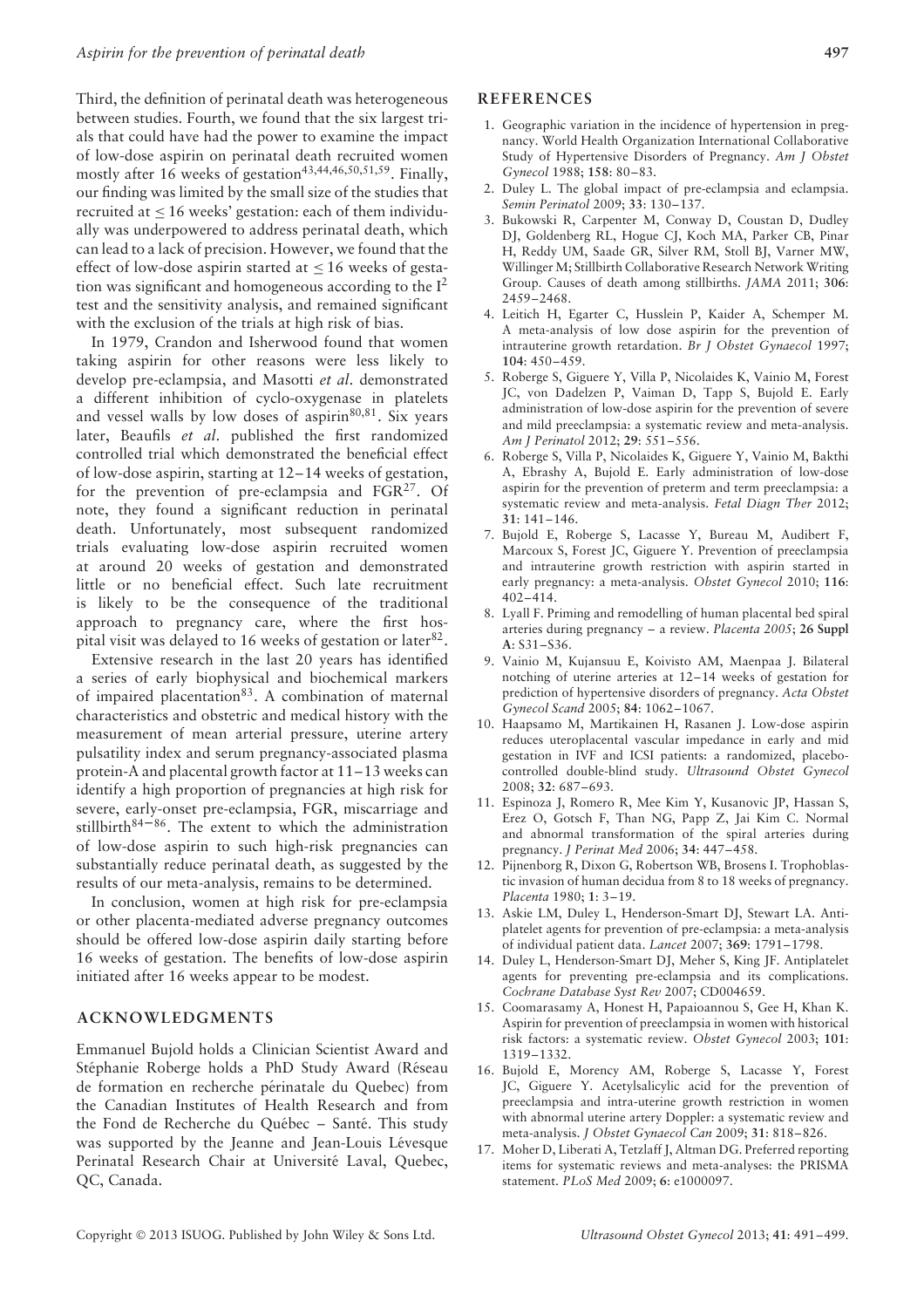- 18. *Cochrane Handbook for Systematic Reviews of Interventions*, version 5.1.0 (updated March 2011). Higgins JPT, Green S (eds). The Cochrane Collaboration, 2011. Available from www.cochrane-handbook.org.
- 19. Schulz KF, Chalmers I, Hayes RJ, Altman DG. Empirical evidence of bias. Dimensions of methodological quality associated with estimates of treatment effects in controlled trials. *JAMA* 1995; **273**: 408–412.
- 20. DerSimonian R, Laird N. Meta-analysis in clinical trials. *Control Clin Trials* 1986; **7**: 177–188.
- 21. Chevalier P, van Driel M, Vermeire E. Hétérogénité dans les synthèses méthodiques et méta-analyses. Minerva 2007; 6: 160.
- 22. Higgins JP, Thompson SG, Deeks JJ, Altman DG. Measuring inconsistency in meta-analyses. *BMJ* 2003; **327**: 557–560.
- 23. Huedo-Medina TB, Sanchez-Meca J, Marin-Martinez F, Botella J. Assessing heterogeneity in meta-analysis: Q statistic or I2 index? *Psychol Methods* 2006; **11**: 193–206.
- 24. Egger M, Davey Smith G, Schneider M, Minder C. Bias in meta-analysis detected by a simple, graphical test. *BMJ* 1997; **315**: 629–634.
- 25. August P, Helseth G, Edersheim T, Hutson J, Druzin M. Sustained relase, low-dose aspirin ameliorates but does not prevent preeclampsia (PE) in a high risk population. Proceedings of the 9th International Congress, International Society for the Study of Hypertension, March 15–18, 1994, Sydney, Australia. Hypertension in Pregnancy, p. 72.
- 26. Azar R, Turpin D. Effect of antiplatelet therapy in women at high risk for pregnancy-induced hypertension. Proceedings of the 7th World Congress of Hypertension in Pregnancy. October 1990, Perugia, Italy, p. 257.
- 27. Beaufils M, Uzan S, Donsimoni R, Colau JC. Prevention of pre-eclampsia by early antiplatelet therapy. *Lancet* 1985; **1**: 840–842.
- 28. Benigni A, Gregorini G, Frusca T, Chiabrando C, Ballerini S, Valcamonico A, Orisio S, Piccinelli A, Pinciroli V, Fanelli R, Gastaldi A, Remuzzi G. Effect of low-dose aspirin on fetal and maternal generation of thromboxane by platelets in women at risk for pregnancy-induced hypertension. *N Engl J Med* 1989; **321**: 357–362.
- 29. Bakhti A, Vaiman D. Prevention of gravidic endothelial hypertension by aspirin treatment administered from the 8th week of gestation. *Hypertens Res* 2011; **34**: 1116–1120.
- 30. Bakhti A, Vaiman D. Erratum: prevention of gravidic endothelial hypertension by aspirin treatment administered from the 8th week of gestation (2012; **34**: 1116). *Hypertens Res* 2012; **35**: 244.
- 31. Chiaffarino F, Parazzini F, Paladini D, Acaia B, Ossola W, Marozio L, Facchinetti F, Del Giudice A. A small randomised trial of low-dose aspirin in women at high risk of pre-eclampsia. *Eur J Obstet Gynecol Reprod Biol* 2004; **112**: 142–144.
- 32. Dasari R, Narang A, Vasishta K, Garewal G. Effect of maternal low dose aspirin on neonatal platelet function. *Indian Pediatr* 1998; **35**: 507–511.
- 33. Ebrashy A, Ibrahim M, Marzook A, Yousef D. Usefulness of aspirin therapy in high-risk pregnant women with abnormal uterine artery Doppler ultrasound at 14–16 weeks pregnancy: randomized controlled clinical trial. *Croat Med J* 2005; **46**: 826–831.
- 34. Hermida RC, Ayala DE, Iglesias M, Mojon A, Silva I, Ucieda R, Fernandez JR. Time-dependent effects of low-dose aspirin administration on blood pressure in pregnant women. *Hypertension* 1997; **30**: 589–595.
- 35. Hermida RC, Ayala DE, Fernandez JR, Mojon A, Alonso I, Silva I, Ucieda R, Codesido J, Iglesias M. Administration timedependent effects of aspirin in women at differing risk for preeclampsia. *Hypertension* 1999; **34**: 1016–1023.
- 36. Ayala DE, Ucieda R, Hermida RC. Chronotherapy with lowdose aspirin for prevention of complications in pregnancy. *Chronobiol Int* 2012 Sep 24. [Epub ahead of print].
- 37. Mesdaghinia E, Talari H, Abedzadeh-Kalahroudi M. Effect of aspirin for prevention of preeclampsia in women with abnormal

ultrasonic findings in uterine artery. *Feyz, J Kashan University Med Sci* 2011; **15**: 98–104.

- 38. Michael CA, Walters BNJ. Low-dose aspirin in the prevention of pre-eclampsia: current evaluation. In *Maternal Physiology and Pathology*. The Current Status of Gynaecology and Obstetrics Series. Teoh ES, Ratnam SS, Macnaughton MC (eds). Parthenon Publishing Group Limited: Carnforth, 1992; 183–189.
- 39. Tulppala M, Marttunen M, Soderstrom-Anttila V, Foudila T, Ailus K, Palosuo T, Ylikorkala O. Low-dose aspirin in prevention of miscarriage in women with unexplained or autoimmune related recurrent miscarriage: effect on prostacyclin and thromboxane A2 production. *Hum Reprod* 1997; **12**: 1567–1572.
- 40. Vainio M, Kujansuu E, Iso-Mustajarvi M, Maenpaa J. Low dose acetylsalicylic acid in prevention of pregnancy-induced hypertension and intrauterine growth retardation in women with bilateral uterine artery notches. *BJOG* 2002; **109**: 161–167.
- 41. Villa PM, Kajantie E, Raikkonen K, Pesonen AK, Hamalainen E, Vainio M, Taipale P, Laivuori H. Aspirin in the prevention of pre-eclampsia in high-risk women: a randomised placebocontrolled PREDO Trial and a meta-analysis of randomised trials. *BJOG* 2013; **120**: 64–74.
- 42. Byaruhanga RN, Chipato T, Rusakaniko S. A randomized controlled trial of low-dose aspirin in women at risk from pre-eclampsia. *Int J Gynaecol Obstet* 1998; **60**: 129–135.
- 43. Caritis S, Sibai B, Hauth J, Lindheimer MD, Klebanoff M, Thom E, VanDorsten P, Landon M, Paul R, Miodovnik M, Meis P, Thurnau G. Low-dose aspirin to prevent preeclampsia in women at high risk. National Institute of Child Health and Human Development Network of Maternal-Fetal Medicine Units. *N Engl J Med* 1998; **338**: 701–705.
- 44. CLASP: a randomised trial of low-dose aspirin for the prevention and treatment of pre-eclampsia among 9364 pregnant women. CLASP (Collaborative Low-dose Aspirin Study in Pregnancy) Collaborative Group. *Lancet* 1994; **343**: 619–629.
- 45. Davies N, Gazvani M, Farquharson R, Walkinshaw S. Lowdose aspirin in the prevention of hypertensive disorders of pregnancy in relatively low-risk nulliparous women. *Hypertens Pregnancy* 1995; **14**: 49–55.
- 46. ECPPA: randomised trial of low dose aspirin for the prevention of maternal and fetal complications in high risk pregnant women. ECPPA (Estudo Colaborativo para Prevencao da Preeclampsia com Aspirina) Collaborative Group. *Br J Obstet Gynaecol* 1996; **103**: 39–47.
- 47. Ferrier C, North R, Kincaid-Smith P. Low dose aspirin delays the onset of pre-eclampsia in pregnancies with abnormal uteroplacental circulation. Proceedings of the 10<sup>th</sup> World Congress of the International Society for the Study of Hypertension in Pregnancy, August 4–8, 1996, Seattle, WA, USA, p. 151.
- 48. Gallery E, Ross M, Hawkins M, Leslie G, Gyory A. Low-dose aspirin in high-risk pregnancy. *Hypertens Pregnancy* 1997; **16**: 229–238.
- 49. Grab D, Paulus WE, Erdmann M, Terinde R, Oberhoffer R, Lang D, Muche R, Kreienberg R. Effects of low-dose aspirin on uterine and fetal blood flow during pregnancy: results of a randomized, placebo-controlled, double-blind trial. *Ultrasound Obstet Gynecol* 2000; **15**: 19–27.
- 50. Golding J. A randomised trial of low dose aspirin for primiparae in pregnancy. The Jamaica Low Dose Aspirin Study Group. *Br J Obstet Gynaecol* 1998; **105**: 293–299.
- 51. Hauth JC, Goldenberg RL, Parker CR Jr, Philips JB 3rd, Copper RL, DuBard MB, Cutter GR. Low-dose aspirin therapy to prevent preeclampsia. *Am J Obstet Gynecol* 1993; **168**: 1083–1091.
- 52. Kim HS, Kim KS, Kim TY, Cho JS, Park YW, Song CH. Clinical efficacy of doppler ultrasound for low dose aspirin therapy in high risk pregnancy. *Korean J Obstet Gynecol* 1997; **40**: 71–77.
- 53. McCowan LM, Harding J, Roberts A, Barker S, Ford C, Stewart A. Administration of low-dose aspirin to mothers with small for gestational age fetuses and abnormal umbilical Doppler studies